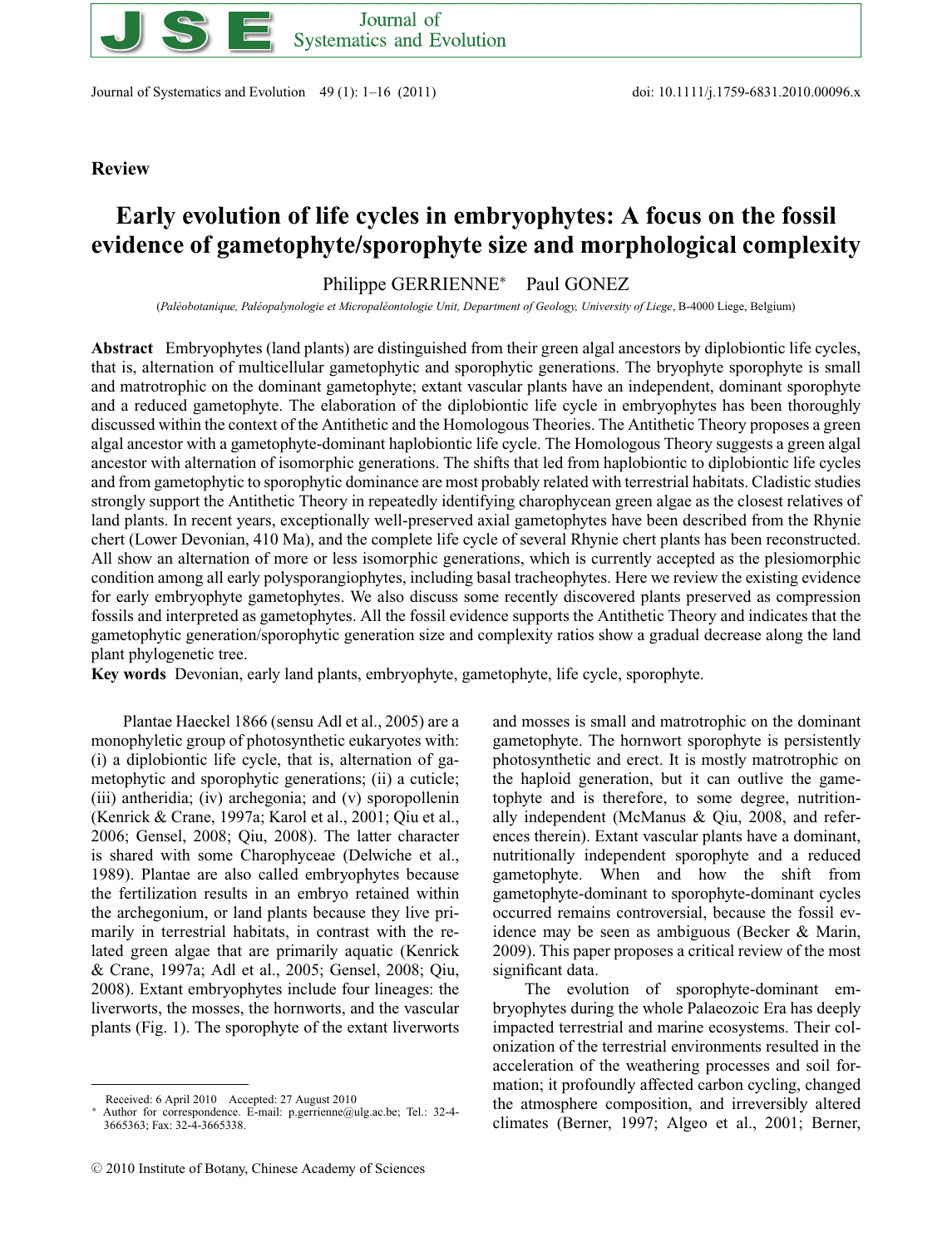

**Fig. 1.** Simplified phylogeny of Streptophytina Lewis & McCourt 2004 (modified from Kenrick & Crane, 1997b; Karol et al., 2001; Qiu et al., 2006; Gonez & Gerrienne, 2010). "Protracheophytes" are a paraphyletic group of non-vascular polysporangiophytes (Kenrick & Crane, 1991; Kenrick, 1994; Kenrick & Crane, 1997a, 1997b). Paratracheophytes (formerly Rhyniaceae or Rhyniopsida) include early vascular plants with S-type water-conducting cells (Gerrienne et al., 2006). †Extinct taxa.

2001; Graham et al., 2004; Osborne et al., 2004; Beerling, 2005; Beerling & Berner, 2005; Davies & Gibling, 2010). An early step in the terrestrialization is probably illustrated by the Late Cambrian *Agamachates casearius* Taylor & Strother 2009, that produces thickwalled spore-like palynomorphs enclosed within a packet characterized by a common wall. *Agamachates casearius* is interpreted as an intermediate condition between algae and embryophytes (Taylor & Strother, 2009). The oldest uncontroversial records of embryophytes are mid-Ordovician ( $\approx$ 472–461 Ma) with very simple spores, devoid of haptotypic mark such as trilete or monolete mark, termed cryptospores and presumably produced by early liverworts (Strother et al., 1996; Wellman et al., 2003; Rubinstein et al., 2010). The embryophytic affinities of Late Silurian cryptospore specimens have recently been unambiguously established (Steemans et al., 2010). The Late Silurian/Early Devonian fossil record includes embryophyte extinct lineages that are considered intermediate between the bryophyte grade and vascular plants: (i) the Late Silurian/Early Devonian mesofossil record is comprised of a wide range of small axes with centrally aggregated, elongate cells that show an almost continuous variation from smooth, uniform thin walls (suggesting affinities with bryophytes) to bilayered walls, the inner with annular or spiral thickenings (suggesting affinities with vascular plants) (Edwards, 2003; Edwards et al., 2003); (ii) the protracheophyte *Aglaophyton* Edwards 1986 is at a polysporangiophyte grade of organization but is devoid of thickened water-conducting cells (Kenrick & Crane, 1991, 1997a, b); (iii) the paratracheophyte *Rhynia* has peculiar water-conducting cells with a very thin, apparently unlignified, decay-resistant, inner layer covering a spongy layer (Boyce et al., 2003; Edwards, 1980; Kenrick & Crane, 1991, 1997a, b) (Fig. 1). *Cooksonia* is considered as the earliest "true" vascular plant (eutracheophyte; Kenrick & Crane, 1997b). Its vascular status has been demonstrated from Early Devonian (Lochkovian, ≈415 Ma) specimens (Edwards et al., 1992), but the plant first evolved during the second half of the Silurian ( $\approx$ 430–416 Ma; Edwards & Feehan, 1980). From the Late Silurian (Pridoli,  $\approx$ 418Ma) onwards, increasingly complex sporophytes were elaborated and land plant populations evolved from patchy stands of *Cooksonia*-type plants (a few centimetres high, isotomously branched, with terminal sporangia) to worldwide distributed forests dominated by *Archaeopteris* large trees at the end of the Devonian (late Famennian,  $\approx$ 360 Ma; Meyer-Berthaud & Decombeix, 2009; Gerrienne et al., 2010; Meyer-Berthaud et al., 2010).

Several reasons have been proposed to explain why vascular plants became by far the dominant embryophyte lineage. The efficiency of xylem and phloem for water and nutrient transport was obviously decisive. It helped vascular plants to considerably reduce their dependence on moist habitats and to invade a wide range of terrestrial ecological niches. The ability to synthesize lignin was also essential in the evolutionary adaptation of plants, allowing them to adopt an erect-growth habit in air (Qiu, 2008). Lignin prevents the collapse of conductive cells and provides biomechanical support to stems and roots. A further reason for the success of the vascular plants was the advent of the sporophyte, a diploid organism, as the dominant generation (Qiu et al., 2006; Niklas & Kutschera, 2009a). Each sporophyte produces a large number of genetically diverse spores and hence gametes, which enhances fertilization efficiency; furthermore, diploidy allows a better resistance to environmental changes. It also reduces the impact of deleterious mutations and permits a large number of alleles to persist in the gene pool (Qiu et al., 2006).

For more than 100 years, the evolution of alternations of gametophytic and sporophytic generations in land plants has been discussed within the context of the Antithetic Theory and the Homologous Theory (Kenrick, 1994; Kenrick & Crane, 1997b; Bennici, 2008; Haig, 2008; McManus & Qiu, 2008; Niklas & Kutschera, 2009a). The Antithetic Theory proposes a green algal ancestor with a gametophyte-dominant haplobiontic life cycle, the meiosis occurring after a number of mitotic divisions of the zygote. The Homologous Theory suggests a green algal ancestor with alternation of isomorphic generations, which means that the gametophyte and the sporophyte were approximately of the same size and morphology. A gradual reduction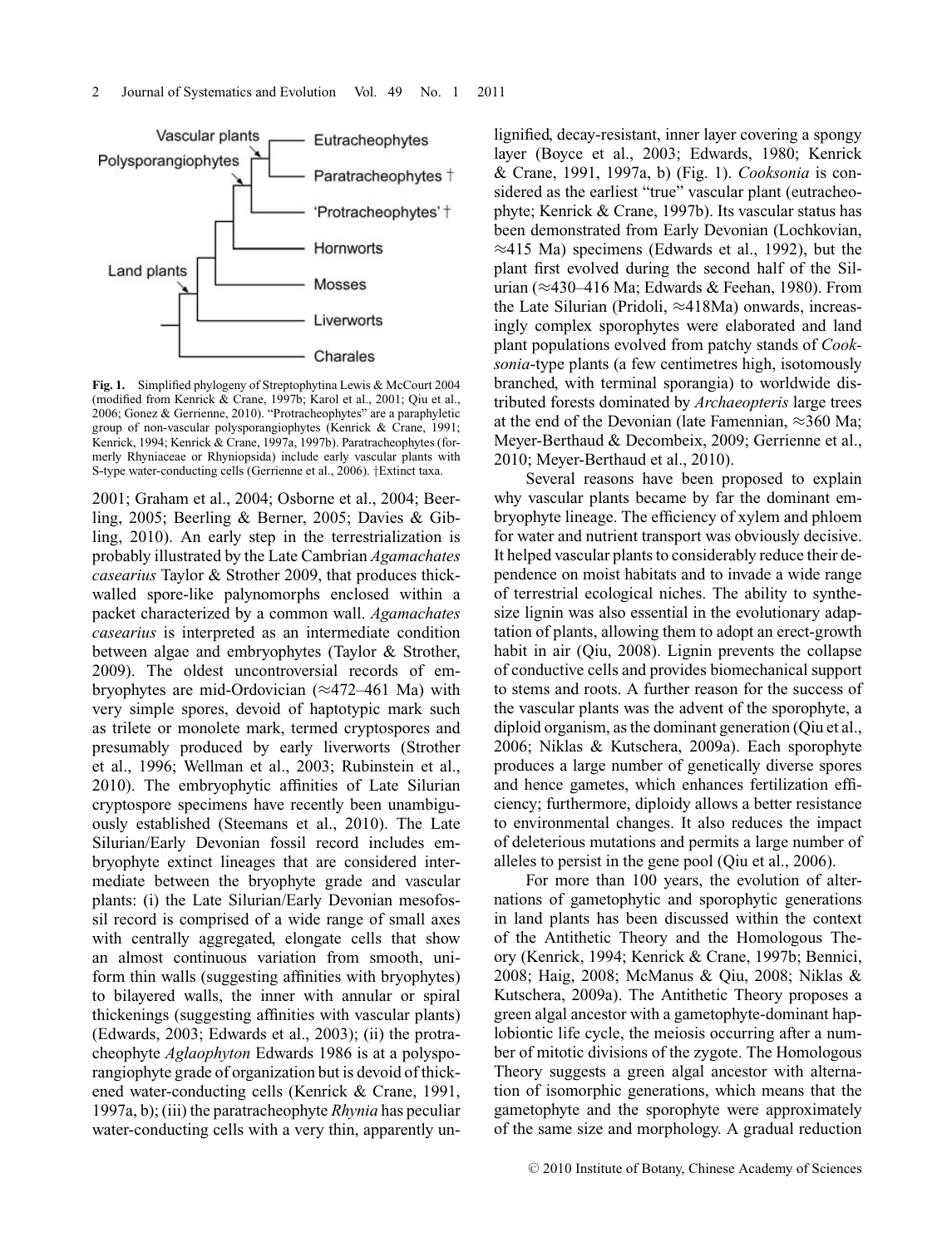of the gametophyte occurred later, and, in parallel, the complexity and size of the sporophyte increased. The fossil record has often been interpreted as supporting the Homologous Theory, in contrast with most recent phylogenetic studies that unambiguously favor the Antithetic Theory. Here we review the evidence for early land plant life histories, with a special focus on the gametophyte/sporophyte size and morphological complexity ratios. We also discuss some recently discovered plants preserved as compression fossils and interpreted as gametophytes. Finally, we suggest a scenario for the early evolution of embryophyte life cycles.

## **1 Antithetic Theory versus Homologous Theory**

The existence in embryophytes of pluricellular gametophytes and sporophytes has been known for a long time (Hofmeister, 1862) and has tentatively been explained by the mutually exclusive Antithetic and Homologous Theories.

The Antithetic Theory (or Interpolation Theory) was first proposed by Celakovsky (1874) and Bower (1890, 1908, 1935). It suggests that land plants are derived from a green algal ancestor with a haploiddominant haplobiontic life cycle and zygotic meiosis, such as that existing in extant Charophytes. The shift to diplobiontic life cycles was caused by: (i) the retention and nourishment of the zygote in the archegonium; and (ii) mitotic divisions of the zygote. The mitotic divisions of the zygote result in the interpolation in the life cycle of a pluricellular diploid generation, the sporophyte, which subsequently undergoes delayed meioses. The liverwort sporophyte is limited to a sporangium, a few millimetres long, with a short stalk; the sporophytes of some vascular plants are amongst the most massive organisms on Earth, more than 100 m high. Most recent phylogenetic studies unambiguously favor the Antithetic Theory in identifying the haplobiontic, gametophyte-dominant Charales as the closest living relatives to the embryophytes (Karol et al., 2001; Lewis & McCourt, 2004; Qiu et al., 2006; Turmel et al., 2006; Qiu, 2008; Becker & Marin, 2009) (Fig. 1).

The Homologous Theory (or Transformation Theory) was proposed by Pringsheim (1876), Scott (1895), and Zimmermann (1930). It suggests that land plants are derived from a green algal ancestor with alternation of isomorphic generations such as *Ulva.* According to the proponents of this theory, a reduction and the final dependence of the sporophyte occurred in the bryophytes, and a reduction and the final dependence of the gametophyte occurred in the vascular plants. In recent years, exceptionally well-preserved gametophytes have been described from the Early Devonian Rhynie chert (410 Myr old) (Remy & Remy, 1980a; Remy et al., 1993; Kerp et al., 2004; Taylor et al., 2005). Those gametophytes are free-living organisms and consist of erect axes with archegonia or antheridia, generally borne within distal gametangiophores. Some of those gametophytes are tracheophytes. This fossil evidence has been interpreted as indicating the existence of morphologically complex, axial gametophytes in early vascular plants (Kenrick, 1994, 2000) and as supporting the Homologous Theory (Graham, 1993; Remy et al., 1993).

### **2 Earliest evidence of alternation of generations in land plants**

The production of dispersed, degradation-resistant spores is interpreted as indicating the existence of some degree of alternation of generations (Graham & Wilcox, 2000), but is not necessarily restricted to embryophytes: the Late Cambrian *Agamachates casearius*, interpreted as an intermediate between algae and embryophytes, produces thick-walled spore-like palynomorphs (Taylor & Strother, 2009). The earliest unequivocal evidence of plants on land are cryptospores of mid-Ordovician age (Dapingian stage,  $\approx$ 470 Ma; Rubinstein et al., 2010). Fragments of sporangia of late Ordovician age (Caradoc,  $\approx$ 450 Ma) indicate that those spores were produced by a sporophyte within a specialized organ (Wellman et al., 2003). Cryptospore producing fossils are believed to have an affinity with liverworts (Strother et al., 1996; Wellman et al., 2003). All are fragmentary and do not give any indication on the respective size and complexity of the gametophytes and sporophytes.

#### **3 Rhynie chert gametophytes: Size matters**

The Rhynie chert is an Early Devonian Lagerstätte located near the village of Rhynie, (Aberdeenshire, Scotland). The fossil-bearing beds were discovered by Dr William Mackie at the beginning of the 20th century (Trewin, 2004). The age of the locality is Pragian or earliest Emsian (Early Devonian; Wellman, 2006). The discovery of the chert with exceptionally well-preserved organisms was a major paleontological breakthrough. The exquisite detail of preservation of the fossils allowed the description of the whole ecosystem, including plants, animals, fungi, a green alga, lichens, and cyanobacteria. Four free-living gametophytes have been described from the Rhynie chert. The correspondence has been proposed with four sporophytes (Remy et al., 1993; Kerp et al., 2004; Taylor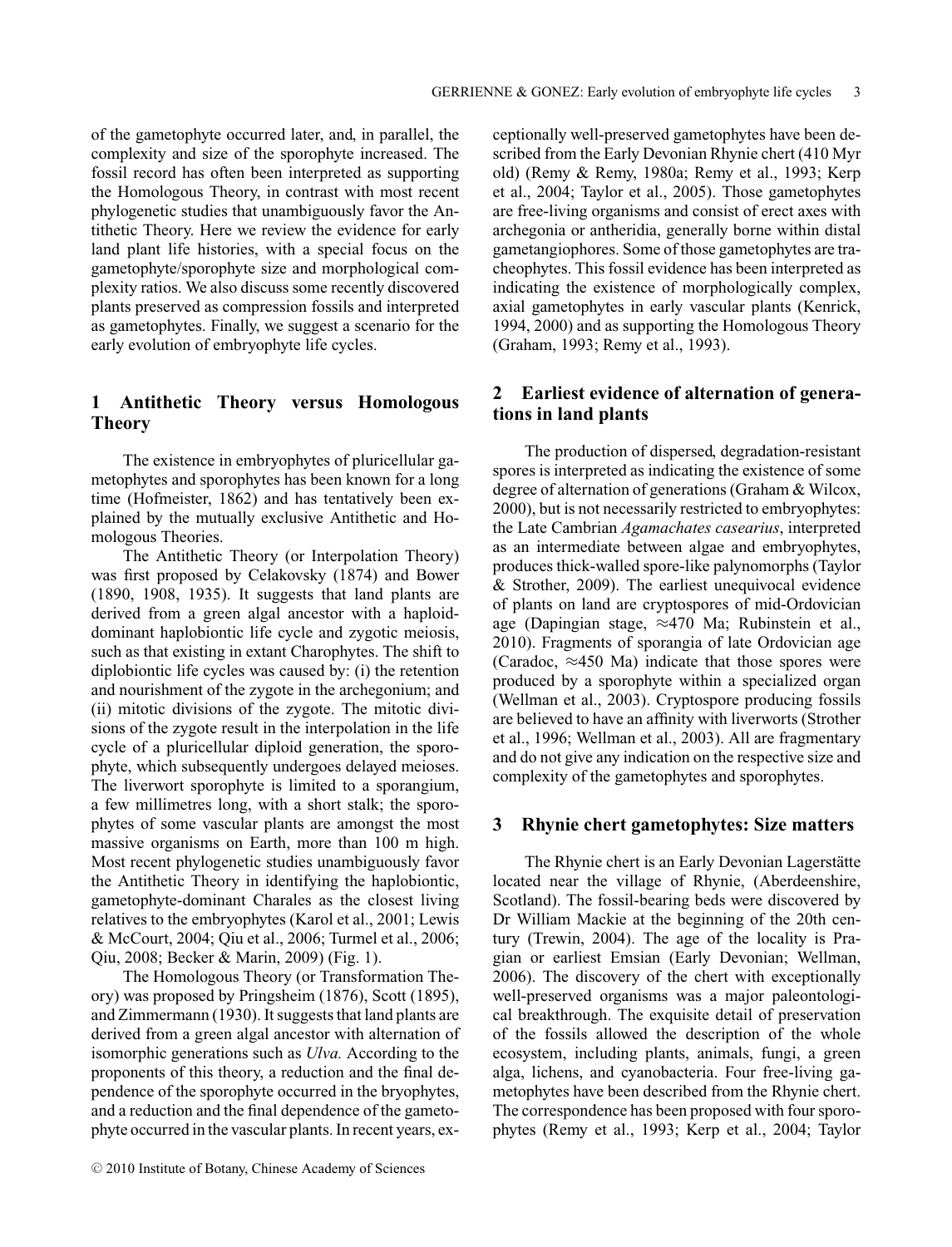et al., 2005). *Lyonophyton rhyniensis* Remy & Remy 1980b is interpreted as the gametophyte of *Aglaophyton major* (Kidston & Lang) Edwards 1986; *Kidstonophyton discoides* Remy & Hass 1991a is interpreted as the gametophyte of *Nothia aphylla* Lyon ex El-Saadawy & Lacey 1979; *Langiophyton mackiei* Remy & Haas 1991b is interpreted as the gametophyte of *Horneophyton lignieri* (Kidston & Lang) Barghoorn & Darrah 1938; *Remyophyton delicatum* Kerp et al. 2004 is interpreted as the gametophyte of *Rhynia gwynne-vaughanii* Kidston & Lang 1917. All of those gametophytes consist of unisexual, upright gametangiophores. *Lyonophyton*, *Langiophyton*, and *Remyophyton* are comprised of archegoniophores (female gametangiophores) and antheridiophores (male gametangiophores); *Kidstonophyton* only consists of antheridiophores (Kerp et al., 2004; Taylor et al., 2005). The complete life cycles of *Aglaophyton*, *Horneophyton*, and *Rhynia* have now been reconstructed (Kerp et al., 2004; Taylor et al., 2005; Niklas & Kutschera, 2009a). They are generally described as demonstrating an alternation of more or less isomorphic generations (see the recent review provided by Boyce, 2010).

The discovery of all those exceptionally wellpreserved free-living axial gametophytes at Rhynie had an enormous impact on modern palaeobotany. It gave renewed support to the Homologous Theory of the origin of alternation of generations in embryophytes, and it is today generally admitted that alternation of isomorphic generations is the plesiomorphic condition among all early polysporangiophytes, including basal tracheophytes (Remy et al., 1993; Kenrick & Crane, 1997a, 1997b; Kenrick, 2000). The cladistic study of Kenrick & Crane (1997a, 1997b) showed that the early land plants with isomorphic life cycles were related to polysporangiophytes rather than to any bryophyte group. According to these authors, this indicates that the elaboration of isomorphic life cycles occurred in polysporangiophytes only and should not be interpreted as contradictory with the Antithetic Theory (Kenrick & Crane, 1997b). All of this remains controversial, and the isomorphy of the life history of the Rhynie chert plants is arguable, as is the inference of the existence of such isomorphic life cycles in all early polysporangiophytes. Rather, various authors have suggested that some early polysporangiophytes might already have had a heteromorphic, diploid dominant alternation of generations (Gerrienne et al., 2006; Niklas & Kutschera, 2009b; Strother, 2010). In order to address this, the life history of two emblematic early land plants from Rhynie, *Aglaophyton* and *Rhynia*, is described and discussed below.

*Aglaophyton major* (Kidston & Lang) Edwards 1986 (Fig. 2) consists of a 20 cm tall plant with iso-

tomously branched axes devoid of any epidermal outgrowths. Axes arise from a rhizome anchored with rhizoids. The sporangia are ovoid, up to 12 mm long, and radially symmetrical in transverse section. They are borne singly at the top of the axes. The central vascular strand is comprised of an inner zone of thin-walled cells, and of an outer zone of thick-walled cells (Kenrick & Crane, 1997b). Water-conducting cells are smoothwalled and unpitted; they have been compared with hydroids, the water-conducting cells found in mosses (Edwards, 1986). In Kenrick & Crane's (1997b) cladistic analysis, *Aglaophyton* is resolved as a basal polysporangiophyte on the basis of the absence of pitted waterconducting cells. A more detailed description of the plant is given in Kidston & Lang (1920), Edwards (1986), Remy & Hass (1996), Kenrick & Crane (1997b), Edwards (2004), and Taylor et al. (2005).

*Lyonophyton rhyniensis* is presented as the gametophyte of *Aglaophyton* (Remy & Remy, 1980b; Remy et al., 1993; Remy & Hass, 1996; Taylor et al., 2005). *Lyonophyton* specimens are unisexual; male and female individuals have been discovered. *Lyonophyton* consist of erect axes at least 2.0 cm long; it is approximately 10 times smaller than *Aglaophyton*. Mature antheridiophores terminate in 2.8–9.0 mm across cup-shaped gametangiophores in which 10–40 stalked antheridia are produced. Mature archegoniophores consist of twice branched axes; their tip is slightly expanded with a central depression. Archegonia are slightly sunken in the epidermis and are found either on the axis segment just below the tip or in the depression. The gametophyte/sporophyte correspondence was established on the basis of similarities in conducting cell structure, epidermal cell pattern, stomatal organization, and association of gametophytes and sporophytes at the locality (Remy et al., 1993; Kenrick & Crane, 1997b). Four developmental stages of *Lyonophyton* (globular – teardrop-shaped – protocorm – gametangiophores) have recently been documented (Taylor et al., 2005). The life history of *Aglaophyton/Lyonophyton* has been fully illustrated by Taylor et al. (2005) and is presented here with the sporophyte and the gametophytes drawn approximately at the same scale (Fig. 2).

*Rhynia gwynne-vaughanii* Kidston & Lang 1917 (Fig. 3) is a small plant, 15–20 cm high, with isotomously branched axes bearing small hemispherical projections that develop into adventitious lateral branches (Edwards, 1980). Axes are borne on a rhizome with rhizoids. The sporangia are fusiform, up to 5 mm long, and borne singly and subterminally at the top of the main axes; they are typically attached by means of a pad of tissue. The central vascular strand is comprised of S-type water-conducting cells. In Kenrick & Crane's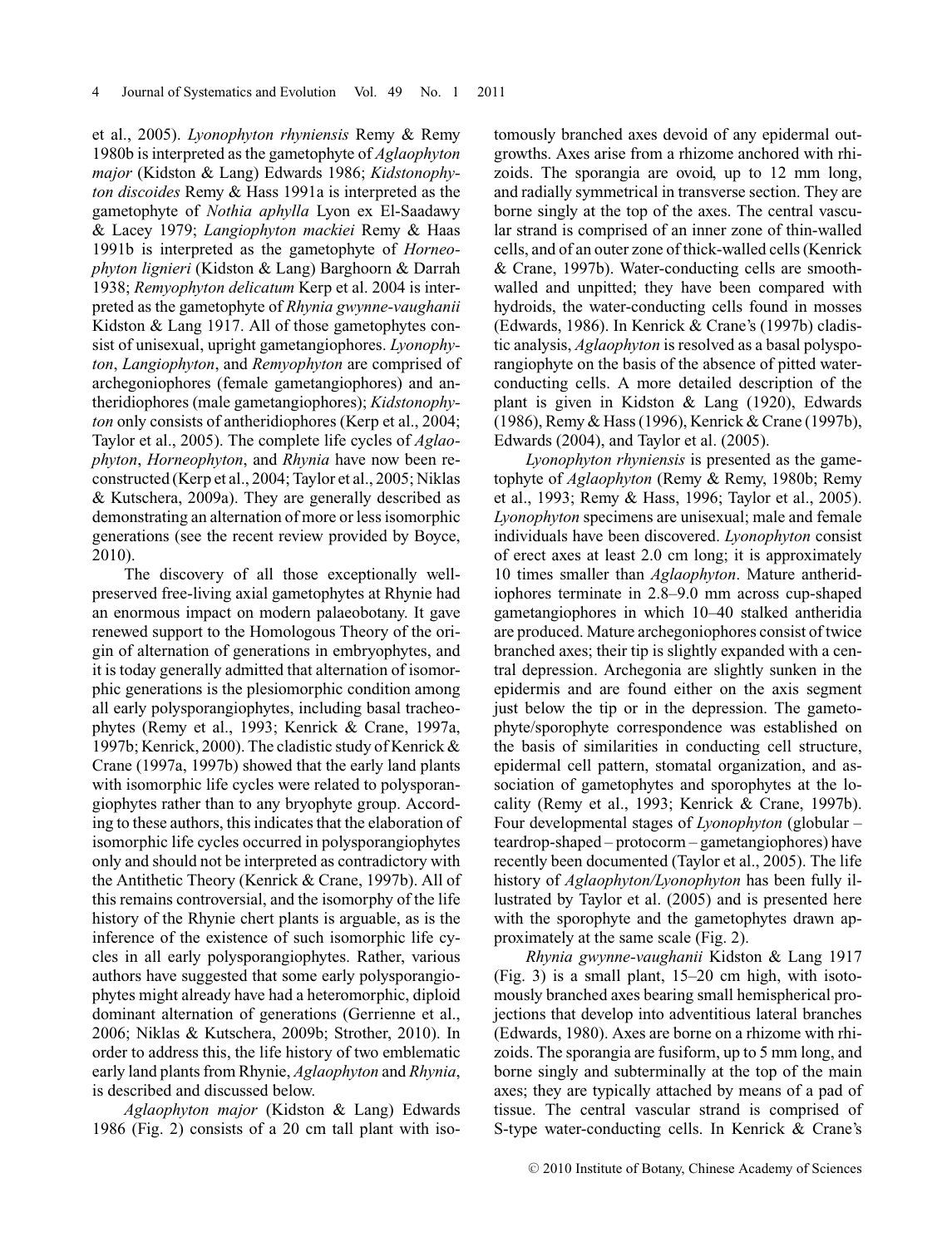

**Fig. 2.** Suggested reconstruction of the life history of *Aglaophyton major* (Kidston & Lang) Edwards 1986 (modified from Taylor et al., 2005). The sporophyte and the gametophytes (*Lyonophyton rhyniensis* Remy & Remy 1980b) are drawn approximately at the same scale. 1n = haploid generation  $(game to phyte)$ ;  $2n = diploid generation (sporophyte)$ .

(1997b) cladistic analysis, *Rhynia gwynne-vaughanii* was placed in the Rhyniopsida on the basis of several synapomorphies including the presence of S-type conducting cells. Rhyniopsida include several other genera and have been renamed Paratracheophyta (Gerrienne et al., 2006), a division that is sister to all other vascular plants (Fig. 1). A more detailed description of *Rhynia gwynne-vaughanii* is given in Kidston & Lang

(1917), Edwards (1980), Kenrick & Crane (1997b), and Edwards (2004).

*Remyophyton delicatum* is interpreted as the gametophyte of *Rhynia gwynne-vaughanii*. *Remyophyton* has been described from a single monospecific stand of completely preserved mature fertile axes (Kerp et al., 2004). The stand consists of rhizoid-bearing protocorms, up to 1.5 mm wide, each bearing one to four

<sup>C</sup> 2010 Institute of Botany, Chinese Academy of Sciences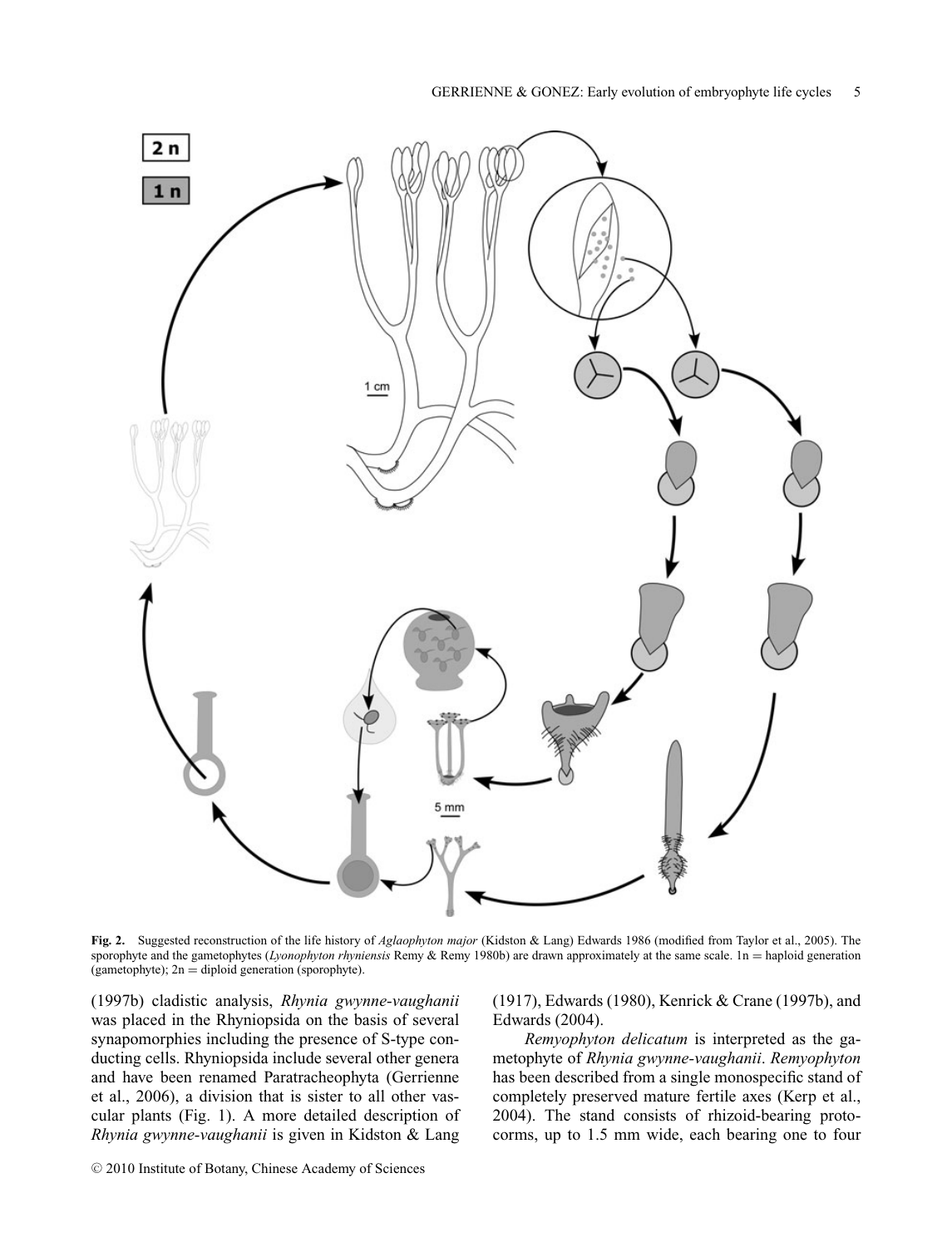

**Fig. 3.** Suggested reconstruction of the life history of *Rhynia gwynne-vaughanii* Kidston & Lang 1917 (modified from Niklas & Kutschera, 2009b). The sporophyte and the gametophytes (*Remyophyton delicatum* Kerp et al. 2004) are drawn approximately at the same scale. 1n = haploid generation  $(gametophyte); 2n = diploid generation (sporophyte).$ 

unbranched erect axes bearing antheridia or archegonia. Protocorms exhibit variable morphologies ranging from globular to irregularly lobed or slightly bowlshaped. *Remyophyton* has erect axes 0.4–1.3 mm wide and 4–20 mm long; it is approximately 10 times smaller than *Rhynia*. The shorter fertile axes usually bear antheridia; the larger axes bear archegonia. Antheridiabearing axes are terminally flattened or slightly bowlshaped, with antheridia placed at the top. Archegonia are lateral and subterminal on the larger axes. Axes have a central vascular strand with S-type conducting cells (Kerp et al., 2004). Aerial axes of *Remyophyton* possess the same anatomy and histology as young *Rhynia* axes (Kerp et al., 2004). The remarkably small size of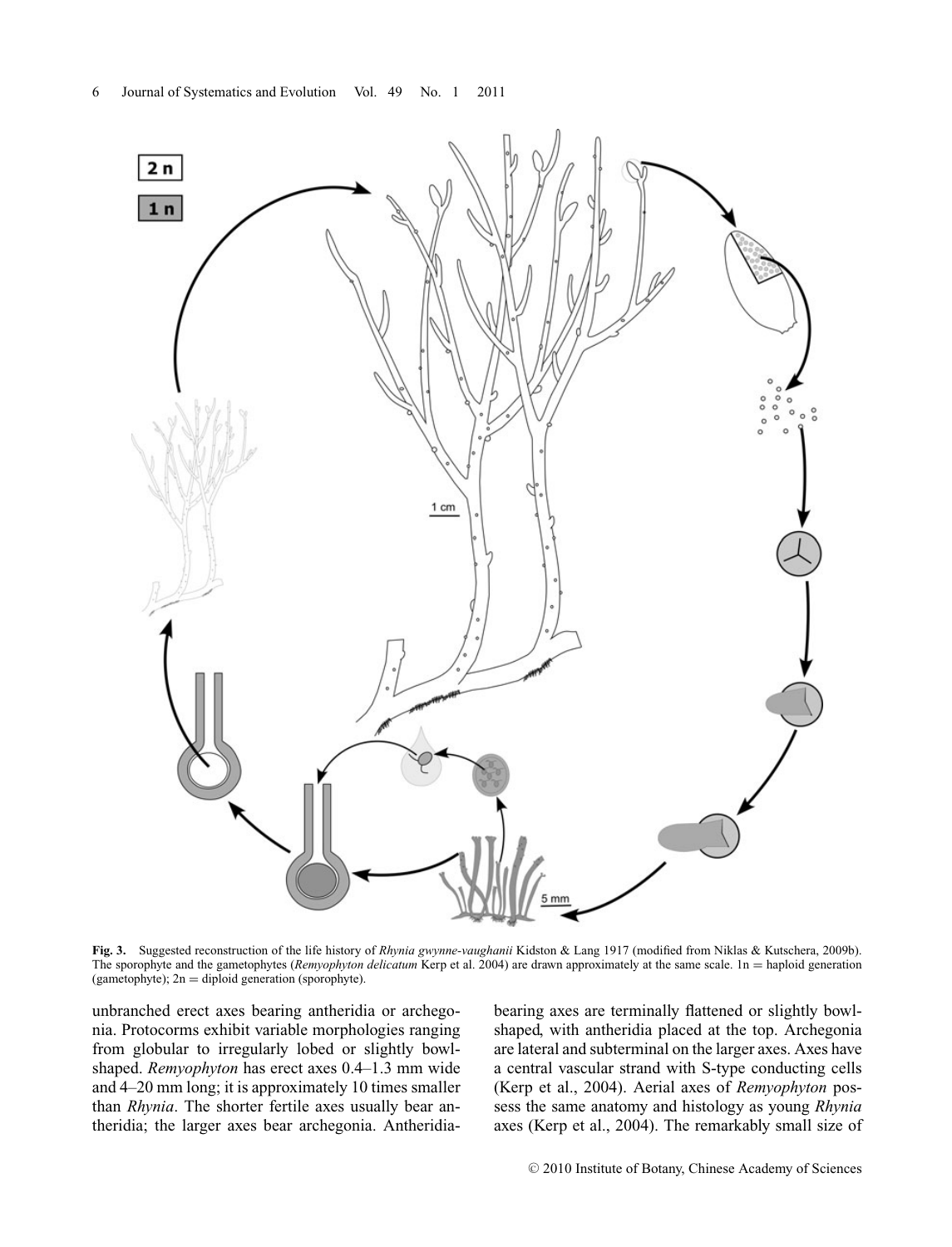*Remyophyton* as compared with *Rhynia* and with other plants of the Rhynie chert has been noticed by Kerp et al. (2004). The life history of *Rhynia*/*Remyophyton* has been described and discussed by Kerp et al. (2004), Taylor et al. (2005), and Niklas & Kutschera (2009b), and reconstructed by Niklas & Kutschera (2009a); it is presented here with the sporophyte and the gametophytes drawn approximately at the same scale (Fig. 3).

#### **4 Other Devonian gametophytes**

Most other Devonian plants interpreted as gametophytes consist of compression fossils. These are generally not preserved at a cellular level, hence their gametophytic status is sometimes arguable. Nevertheless, correspondences with some sporophytes have sometimes been suggested (see below). These putative correspondences associated with the large size and the erect habit of some of those gametophytes have led many workers to think that all early polysporangiophytes had isomorphic life cycles.

The Devonian record of liverworts includes the Middle Devonian *Metzgeriothallus sharonae* VanAller Hernick et al. 2008 and the Late Devonian *Pallaviciniites devonicus* (Hueber) Schuster 1966, both from New York State (USA). The two species are represented by thalloid gametophytes; a putative sporophyte (a fourvalved capsule attached to a broken stalk) is described for *Metzgeriothallus* (VanAller Hernick et al., 2008).

*Sporogonites* Halle 1916 has been collected from various Early Devonian localities worldwide (Kenrick & Crane, 1997b). The plant consists of undivided axes terminating in one large ovoid sporangium. The axes have been found attached to a thalloid structure (Andrews, 1960) that has been interpreted as a gametophyte (Andrews, 1960; Kenrick & Crane, 1997b). One large specimen from the Early Devonian from Belgium (Stockmans, 1940, pl. IV: 6) shows several sporophytes apparently borne on one gametophyte; it is re-illustrated here (Fig. 4). On the basis of this possible association of a thalloid gametophyte and several unbranched sporophytes, *Sporogonites* has been interpreted as possibly representing a thalloid moss or an early hornwort (Poli et al., 2003).

Historically, the first plant described as a gametophyte has been *Sciadophyton* Steinmann (Kräusel & Weyland, 1930). *Sciadophyton* Steinmann (sensu Remy et al., 1980) is the name applied to plants consisting of up to 30 axes, up to 10 cm long, radiating from a central region in a rosette fashion. The plant has been collected from the Early Devonian of Europe, Canada,



**Fig. 4.** *Sporogonites* Halle 1916 from Estinnes-au-Mont, an Early Devonian locality from Belgium. The specimen had already been illustrated by Stockmans (1940, pl. IV: 6). It consists of several undivided sporophytes apparently borne on one gametophyte. Scale  $bar = 5$  mm.

China (Remy & Hass, 1991c), and Brazil (Gerrienne et al., 2001). The axes may be simple, isotomously branched, or bear secondary branches inserted at right angles (Remy et al., 1993). Axes have a central vascular strand with S-type conducting cells (Kenrick et al., 1991; Remy et al., 1993). Some axes end in a cup-shaped or plateau-shaped gametangiophore. The gametangiophores are often found flattened on the surface of the rock; they often exhibit lobed margins. Small organs interpreted as gametangia have been found attached on the surface of the gametangiophores (Remy et al., 1980; Remy et al., 1993).

On the basis of the frequent association of *Stockmansella langii* Stockmans, a member of the Paratracheophyta (Gerrienne et al., 2006) with *Sciadophyton*, Schweitzer (1983) suggested that the two plants might represent the sporophyte and gametophyte generations of the same plant. *Sciadophyton* also often occurs in close association with *Huvenia* spp., another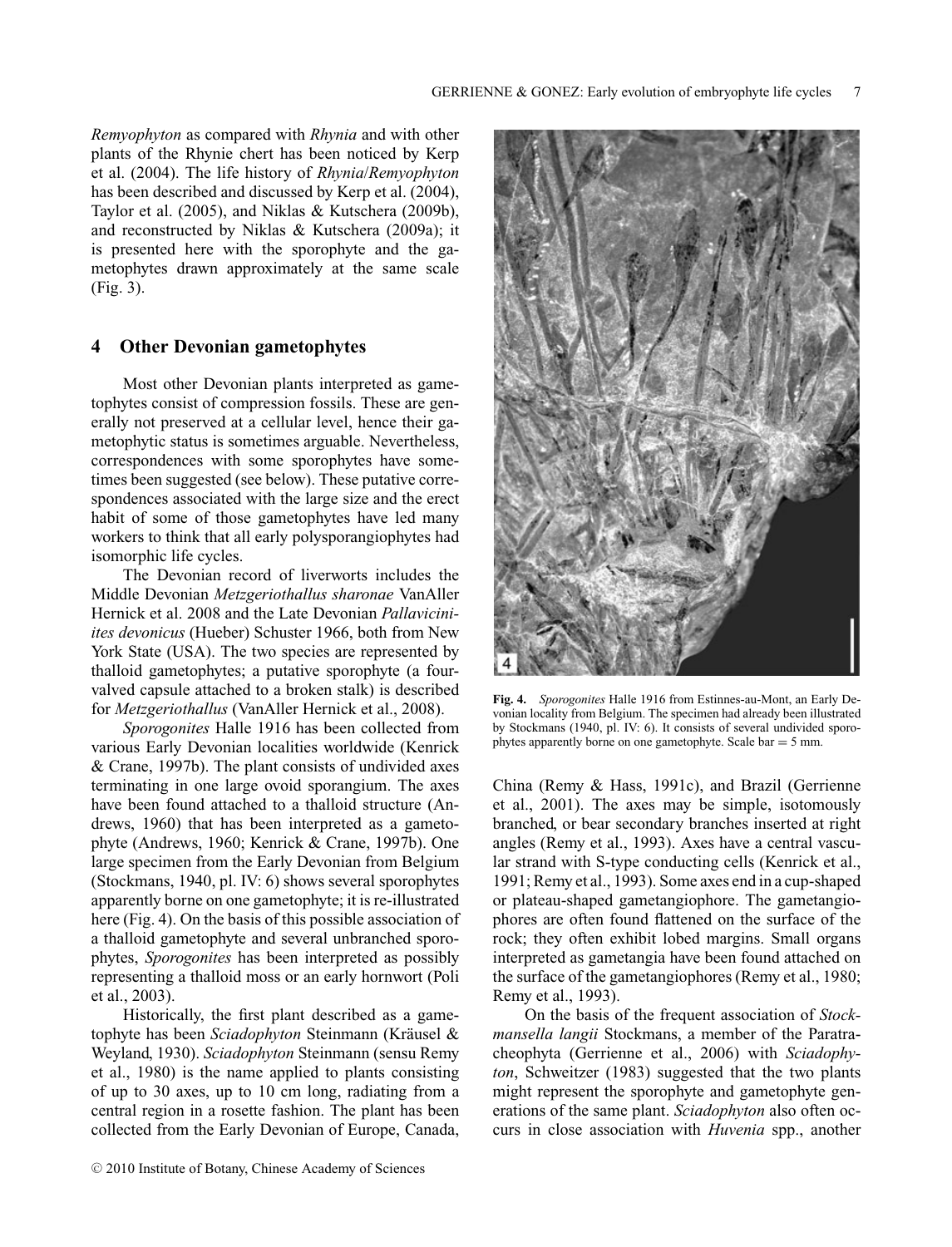paratracheophyte; this led Kenrick et al. (1991) to suggest that *Sciadophyton* might also be the gametophytic generation of *Huvenia*. The occurrence in the three genera of a central vascular strand with S-type conducting cells substantiates this suggestion. Together with *Remyophyton,* the axial gametophyte of the paratracheophyte *Rhynia* (Kerp et al., 2004), this body of evidence seems to indicate that the gametophyte generation of all members of the Paratracheophyta consisted of complex axial plants. These gametophytes were free-living, rather large but generally much smaller than the sporophytic generation.

*Sciadophyton* has also been tentatively described as the gametophyte generation of the early Lycophytina (sensu Kenrick & Crane, 1997b) *Zosterophyllum* or *Drepanophycus spinaeformis* (Schweitzer, 1983, 1987; Remy & Hass, 1991c). Apart from the occasional association of the plants in some fossiliferous beds (Schweitzer, 1983), this assumption is not supported by data. For example, both the central vascular strand of *Zosterophyllum* and *Drepanophycus* is comprised of G-type tracheids (Kenrick & Crane, 1997b) and not of S-type water-conducting cells as in *Sciadophyton.*

*Calyculiphyton blanai* Remy et al. 1991 is known from the Early Devonian of Germany and Canada (Remy et al., 1991; Remy et al., 1993). The plant consists of usually undivided main axes, 1–2 mm wide and up to 20 cm long, with undivided, 2–6 mm long, lateral branches. Each lateral branch ends in one cup-shaped gametangiophore, 1.9–8.5 mm in diameter. Some gametangiophores are entire-margined, some others are lobed. Small organs located on lobed gametangiophores have been interpreted as gametangia (Remy et al., 1991, 1993). The architecture of the gametangiophores is reminiscent of that of the fertile structures of *Sciadophyton.* The anatomical structure of*Calyculiphyton* has not been documented, and its sporophyte has not been identified. Because of this lack of information, the implication of *Calyculiphyton* in the early evolution of embryophyte life cycles cannot be evaluated.

Schultka (2003) described an Early Devonian *Cooksonia* sp. from Germany on the basis of specimens consisting of rosettes of irregularly dichotomous axes borne on a central disk. The axes terminate in variously shaped and lobed structures that have been interpreted as sporangia (Schultka, 2003). The lobed outline of the terminal structures led Gerrienne et al. (2006) to suggest that these might represent gametangiophores, and that the whole plant could be interpreted as an axial gametophyte of the *Sciadophyton*-type.

Gerrienne et al. (2006) described one complete specimen of the early eutracheophyte *Cooksonia paranensis* Gerrienne et al. (2001) from an Early Devonian (early Lochkovian) locality from Brazil. The fossil is 33 mm high and consists of a cluster of five axial units. Each preserved distal axis segment of the specimen ends in one structure interpreted as a sporangium. All axes originate from a basal circular flattened organic structure, 3.0 mm in maximal diameter. The specimen (part and counterpart) is re-illustrated here (Figs. 5–7). Another specimen, slightly smaller, is visible on the same slab (Figs. 6, 7). Three interpretations are possible for those specimens. (i) The whole specimens are gametophytes of the *Sciadophyton*-type, with a central area from which axes depart; under this interpretation, the terminal cups are gametangiophores. (ii) The basal structures represent a fragment of a rhizome bearing upright aerial axes, in which case the whole plants are sporophytes. (iii) The specimens are clusters of individual sporophytes still attached to the remains of presumably small and thalloid female or bisexual gametophytes. Gerrienne et al. (2006) were in favor of the third hypothesis. Other possible small thalloid gametophytes are scattered on the bedding plane of the rock (Figs. 8–11). In accordance with the third hypothesis, Gerrienne et al. (2006) proposed that their specimens of *Cooksonia paranensis* indicated that reduced thalloid gametophytes and branched axial sporophytes are plesiomorphic among the earliest eutracheophytes. A reconstruction of the life history of *Cooksonia paranensis* in accordance with the third hypothesis of Gerrienne et al. (2006) is proposed here, with sporophytes and gametophytes drawn at the same scale (Fig. 12).

One of us has recently discovered a putative fossil gametophyte from Pisa, another Brazilian Early Devonian (early Lochkovian) locality (P. Gonez, work in progress at Liege University). The specimen is preserved as an adpression. It consists of an undivided axis, 18 mm long and broken proximally (Fig. 13). The width of the axis increases regularly from 2 mm in the proximal part of the specimen to 6 mm distally. The apex is flat and exhibits an irregular outline. It bears several small rounded/elongated organs (Fig. 14). The morphology and the size of the specimen strongly recall the axial gametophytes from the Rhynie chert. Although no cellular detail is visible, we interpret it as presumably representing a fertile axial gametophyte with a terminal gametangiophore bearing gametangia. This putative gametophyte is much larger than the *Cooksonia paranensis* sporophytes, also present at the same locality (Fig. 15); both types of plants can be easily discriminated. The size and structure of this possible gametophyte are reminiscent of *Lyonophyton* or, to a lesser extent, to *Remyophyton*, and suggest that, during Early Devonian times, plants at a protracheophyte or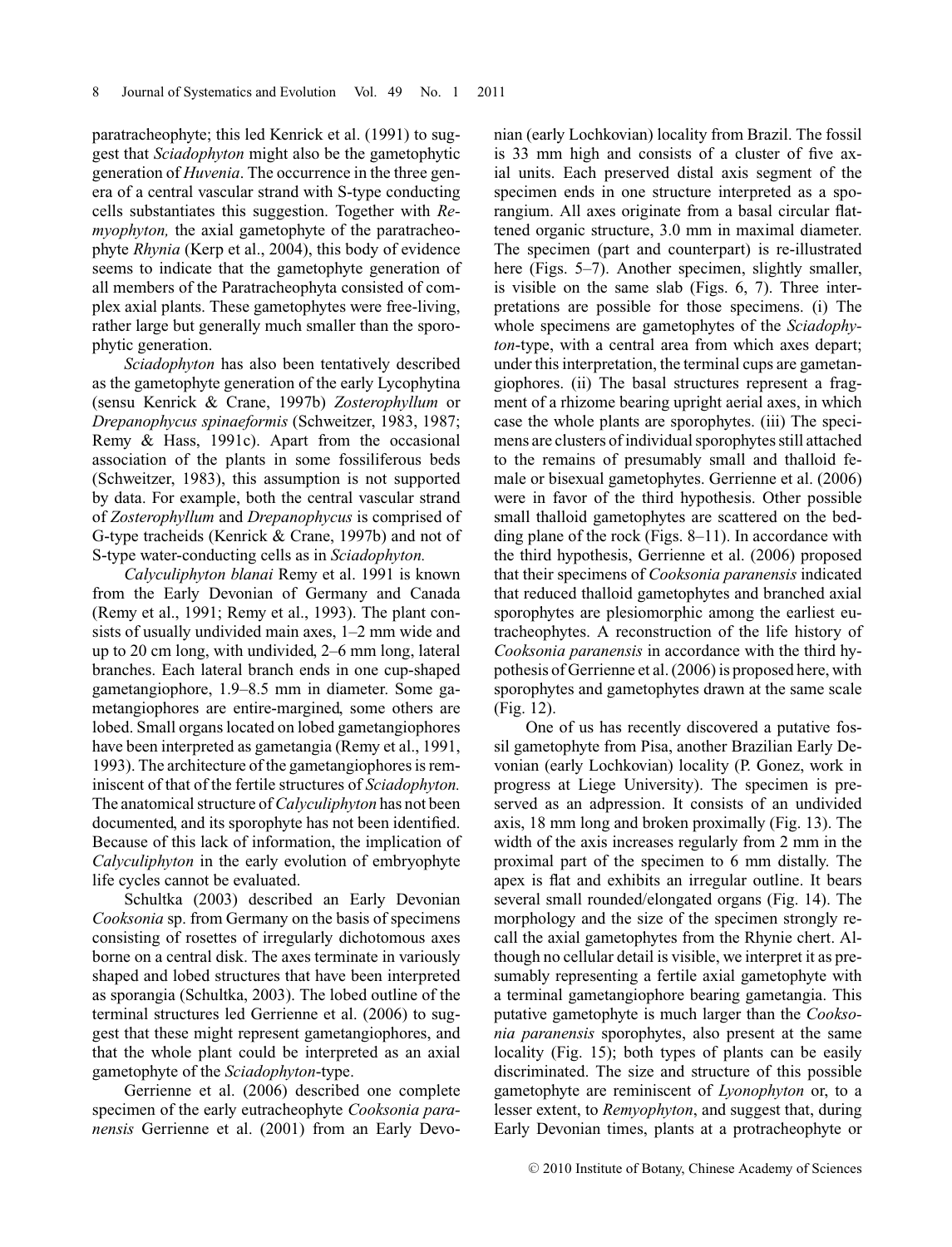

**Figs. 5–11.** Early land plants from Jackson de Figueiredo, an Early Devonian (early Lochkovian) locality from Brazil. **5.** Specimen *13540A*. A complete specimen of the early eutracheophyte *Cooksonia paranensis* Gerrienne et al. (2001). The fossil is 33 mm high and consists of a cluster of five axial units. Each preserved distal axis segment of the specimen ends in one structure interpreted as a sporangium. The basal circular flattened organic structure is interpreted as a small thalloid gametophyte. Another specimen, slightly smaller, is also visible (arrow 1); arrow 2 points to one sporangium of this specimen. Scale bar = 1 cm. **6.** Specimen *13540B*. Counterparts of the specimens illustrated in Fig. 5. Scale bar = 1 cm. **7.** Specimen *13540B*. Enlargement of the base of two specimens illustrated in Fig. 6. The specimen on the right is badly preserved, but a presumable small gametophyte and several sporophyte axes are visible. Scale bar = 5 mm. **8–11.** Specimen *13540B*. Other possible small thalloid gametophytes. Scale bar = 1 mm.

paratracheophyte grade of organization were present in South America.

The other occurrences of Devonian gametophytes are scarce. An endosporic megagametophyte has been described but not illustrated for the heterosporous progymnosperm *Archaeopteris* (Scheckler et al., 1997). The megagametophyte of the late Devonian early seed plant *Elkinsia polymorpha* is endosporic (Rothwell & Serbet, 1992). All other Devonian early seed plants (Prestianni, 2005; Prestianni & Gerrienne, 2010) are

<sup>C</sup> 2010 Institute of Botany, Chinese Academy of Sciences

likely to have had a comparable type of female gametophyte. As noticed by Gerrienne et al. (2006), the Middle Devonian proto-ovule *Runcaria* Stockmans (Gerrienne et al., 2004; Gerrienne & Meyer-Berthaud, 2007) presumably already possessed a heteromorphic alternation of generations with a reduced endosporic megagametophyte. All of this information is consistent with a rapid (in approximately 20 million years) reduction of the gametophytic generation in basal eutracheophytes.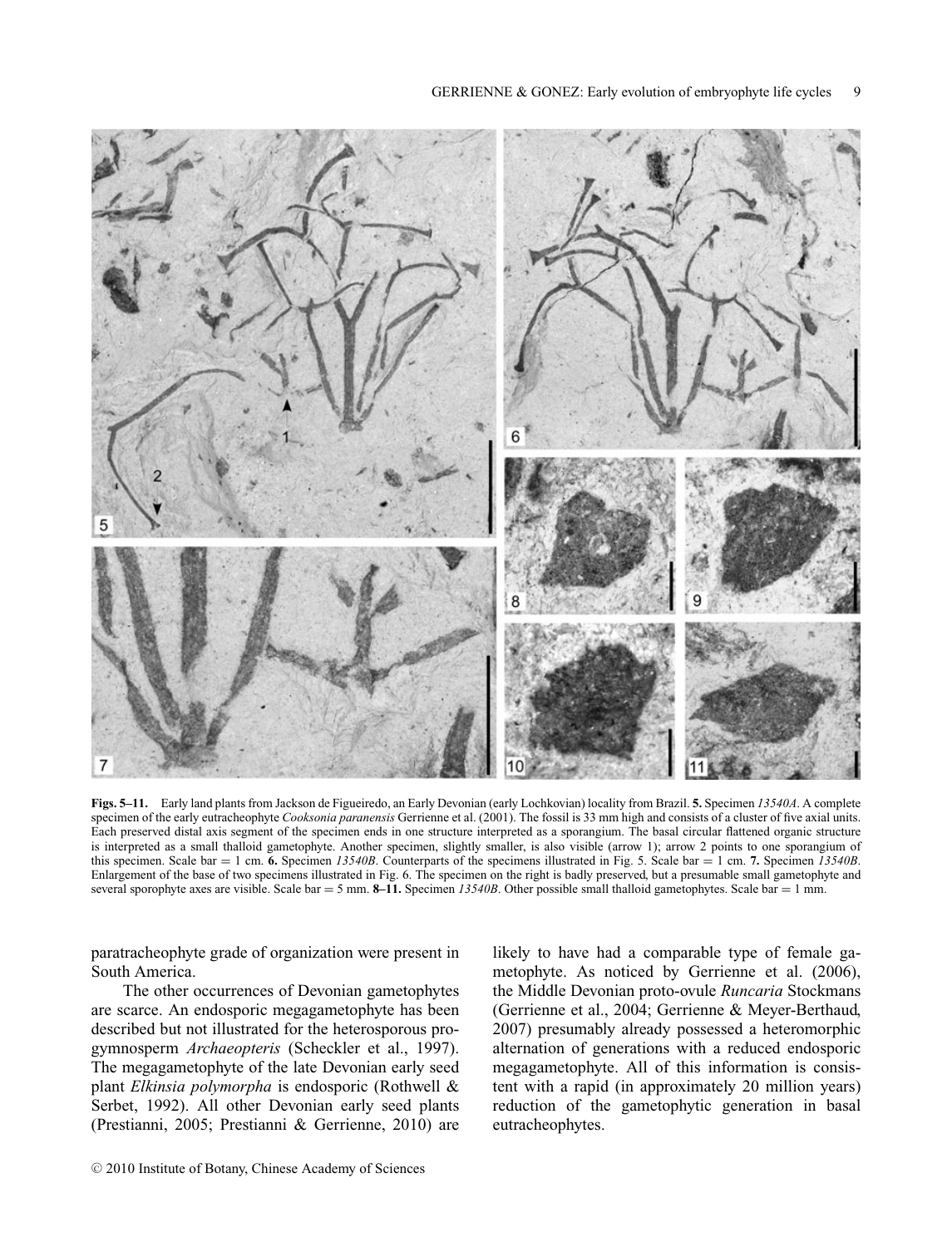

**Fig. 12.** Suggested reconstruction of the life history of *Cooksonia paranensis* Gerrienne et al. 2001. Sporophytes and gametophyte are drawn at the same scale.  $1n = haploid generation (gametophyte); 2n = diploid generation (sporophyte).$ 

#### **5 Discussion**

The evolutionary history of land plants  $(=$  Plantae or Embryophyta) has recently become increasingly clear. Land plants originated from charophycean green algae, with Charales being their most probable closest living relatives (Karol et al., 2001; Lewis & McCourt, 2004; Qiu et al., 2006; Turmel et al., 2006; Qiu, 2008; Becker & Marin, 2009). Most molecular studies identify: (i) liverworts as sister to all other embryophytes and as the earliest land plants (Qiu et al., 1998, 2006; Karol et al., 2001; Qiu, 2008); and (ii) hornworts as sister to vascular plants (Qiu et al., 2006, 2007). The shift from

the haplobiontic, gametophyte-dominant life cycles of the Charales to the diplobiontic life cycles typical of land plants is best explained by the Antithetic Theory, which suggests that the diploid sporophyte generation was first added into the life cycle of land plant ancestors, and subsequently became increasingly large and complex. The minute size of the liverwort sporophytes is consistent with the Antithetic Theory.

The relationship between haploid and diploid generations in the four major lineages of extant embryophytes (liverworts, mosses, hornworts, vascular plants) is highly variable. The liverwort and moss sporophytes are matrotrophic and remain dependent on the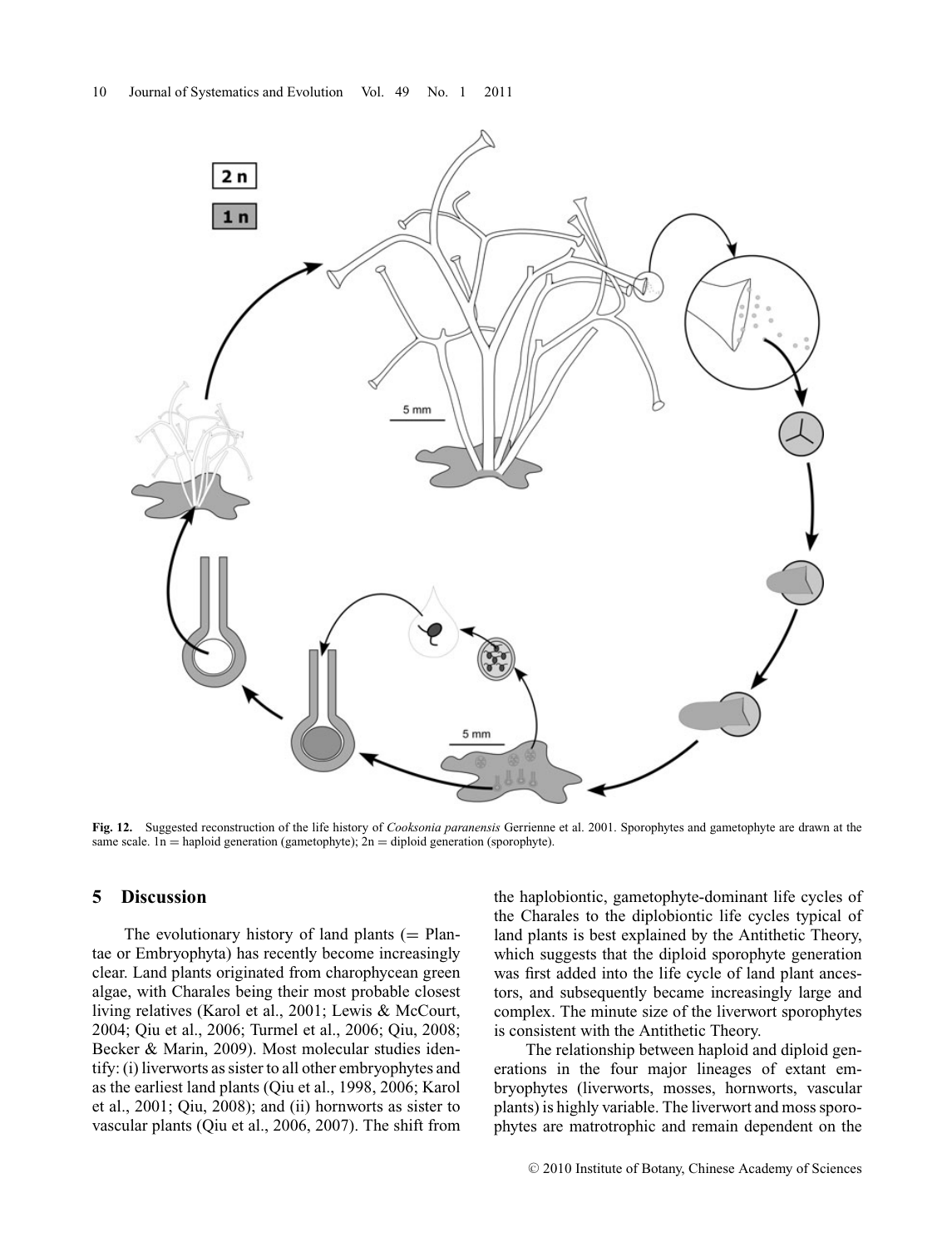

**Figs. 13–15.** Early land plants from Pisa, an Early Devonian locality from Brazil. **13.** Specimen *Pisa37*. A putative fossil gametophyte. The specimen is preserved as an adpression; it is broken proximally. The apex bears several small rounded/elongated organs, enlarged in Fig. 14. Scale bar = 2 mm. **14.** Specimen *Pisa37*. Enlargement of the apex of a putative fossil gametophyte of Fig. 13. The small rounded/elongated bodies are interpreted as gametangia. Scale bar = 1 mm. **15.** Specimen *Pisa144*. An isotomously branched *Cooksonia paranensis* sporophyte. Two trumpet-shaped sporangia are visible. Scale bar  $= 2$  mm.

gametophyte; in hornworts, the mature sporophyte is to some degree nutritionally independent (Qiu et al., 2006, 2007); in extant vascular plants, the sporophyte is very soon totally independent. The Early Devonian basal polysporangiophytes *Aglaophyton* and *Rhynia* had mature nutritionally independent gametophytes and sporophytes. The early growth of the sporophyte presumably occurred on the gametophyte, but so far this has not been demonstrated, as postfertilization stages have not been documented (Taylor et al., 2005). The sporophyte of *Cooksonia* probably grew on the gametophyte (Gerrienne et al., 2006), at least during the early growth stages. It has been suggested that the sporophytes of the smallest *Cooksonia*-like plants were unlikely to have been photosynthetically competent and that they were physiologically dependent on the gametophyte (Boyce, 2008, 2010).

If we consider the extant lineages of embryophytes only, there seems to be a rapid inversion of the gametophytic generation/sporophytic generation size and complexity ratio (Fig. 16): the gametophyte is much larger than the sporophyte within the liverworts, mosses, and hornworts, whereas the sporophyte is clearly the largest and the most complex generation within the vascular plants. On the basis of the discovery of independent, axial gametophytes from the Rhynie chert, it has been suggested that life cycles with large, complex gametophytes characterized all basal polysporangiophytes, early eutracheophytes (lycophytes and euphyllophytes) included (Remy et al., 1993; Kenrick, 1994; Kenrick & Crane, 1997a, b; Kenrick, 2000), and that gametophyte reduction occurred independently in lycophytes and euphyllophytes (Kenrick, 2000; Kenrick & Crane, 1997a). Our critical analysis of all the fossil evidence, including recent discoveries (Kerp et al., 2004; Gerrienne et al., 2006), rather suggests that the gametophyte reduction had already occurred in embryophytes when basalmost eutracheophytes (i.e. plants at a *Cooksonia*-grade of organization) evolved (Fig. 16).

The axial, erect gametophytes discovered at the Early Devonian Rhynie chert show that the sporophyte of the basalmost polysporangiophyte to date (*Aglaophyton*) was already much larger that the gametophyte. However, the two generations were approximately of the same morphological and anatomical complexity, and the life cycle of the plant has been described as more or less isomorphic (Remy et al., 1993; Kenrick, 1994; Kenrick & Crane, 1997a, b; Kenrick, 2000). The life cycle of the paratracheophyte *Rhynia* is of approximately the same type, with a small axial gametophyte and a much larger sporophyte (Kerp et al., 2004). The gametophyte generation was presumably even more reduced within the other vascular plant lineages (Fig. 16), as it has been suggested for the earliest eutracheophyte *Cooksonia* (Gerrienne et al., 2006). Accordingly, we suggest here the tiny size and presumably thalloid structure of the gametophytes of the earliest eutracheophytes account for the scarcity of the fossil record of free-living gametophytes.

Even when fossils are taken into account, there is still a major gap between the hornwort life cycle (small unbranched sporophyte borne on the gametophyte) and the life cycle of *Aglaophyton* (large, branched, independent sporophyte). Based on available evidence, it is impossible to tell whether the shift from one type of cycle to another occurred gradually or not. However, the gap between the two types of cycles is rather large, and it is likely that plants with intermediate grades of organization have existed. The earliest land plants evolved more than 50 million years before *Aglaophyton*. The biodiversity of the organisms that thrived during this period of time is largely undocumented, but a few examples suggest that plants with intermediate grades of organization might have existed. Edwards et al. (2003) have studied a large collection of minute coalified axes from an Early Devonian locality in the Welsh Borderland, Shropshire. Edwards et al. (2003) showed the existence within those simple fossils of a previously unsuspected wide range of anatomical diversity. Some specimens were described as showing a combination of characters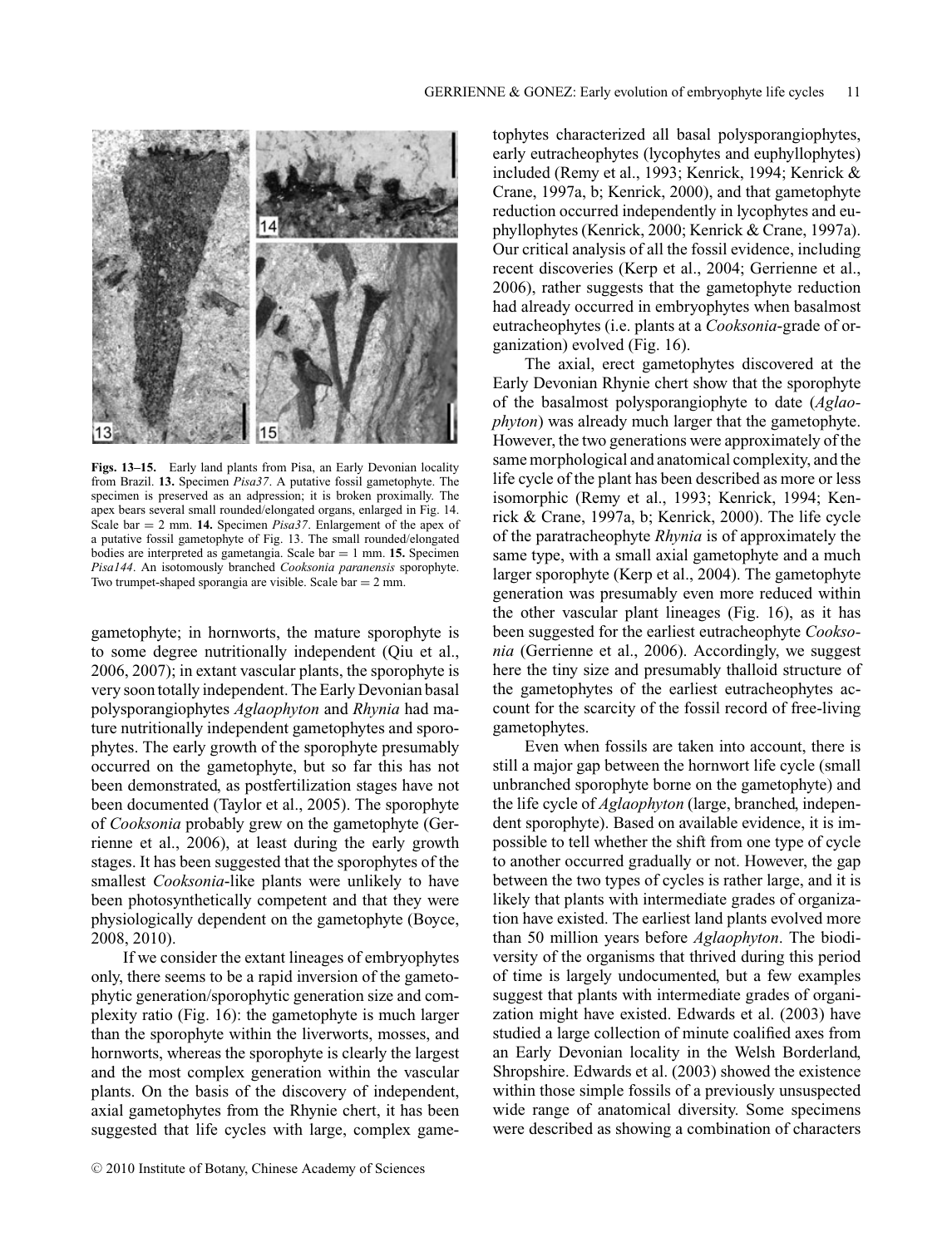

**Fig. 16.** Simplified phylogeny of Streptophytina Lewis & McCourt 2004 (modified from Kenrick & Crane, 1997b; Karol et al., 2001; Qiu et al., 2006; Gonez & Gerrienne, 2010). The stratigraphic range of taxa demonstrated by fossils is indicated by vertical rectangles. Stratigraphic range of Charales from Feist et al. (2005). The gametophytic generation/sporophytic generation size (upper colored circles) and complexity (lower colored circles) ratios show a gradual decrease along the tree. Inverted commas indicate paraphyletic groups. A, the "protracheophyte" *Aglaophyton*, a plant at a polysporangiophyte grade of organization but devoid of thickened water-conducting cells (Kenrick & Crane, 1991; Kenrick, 1994; Kenrick & Crane, 1997a, 1997b); Coo, *Cooksonia*; Lland. = Llandovery; M, mosses; Para, Paratracheophytes (Gerrienne et al., 2006); vasc pl, vascular plants.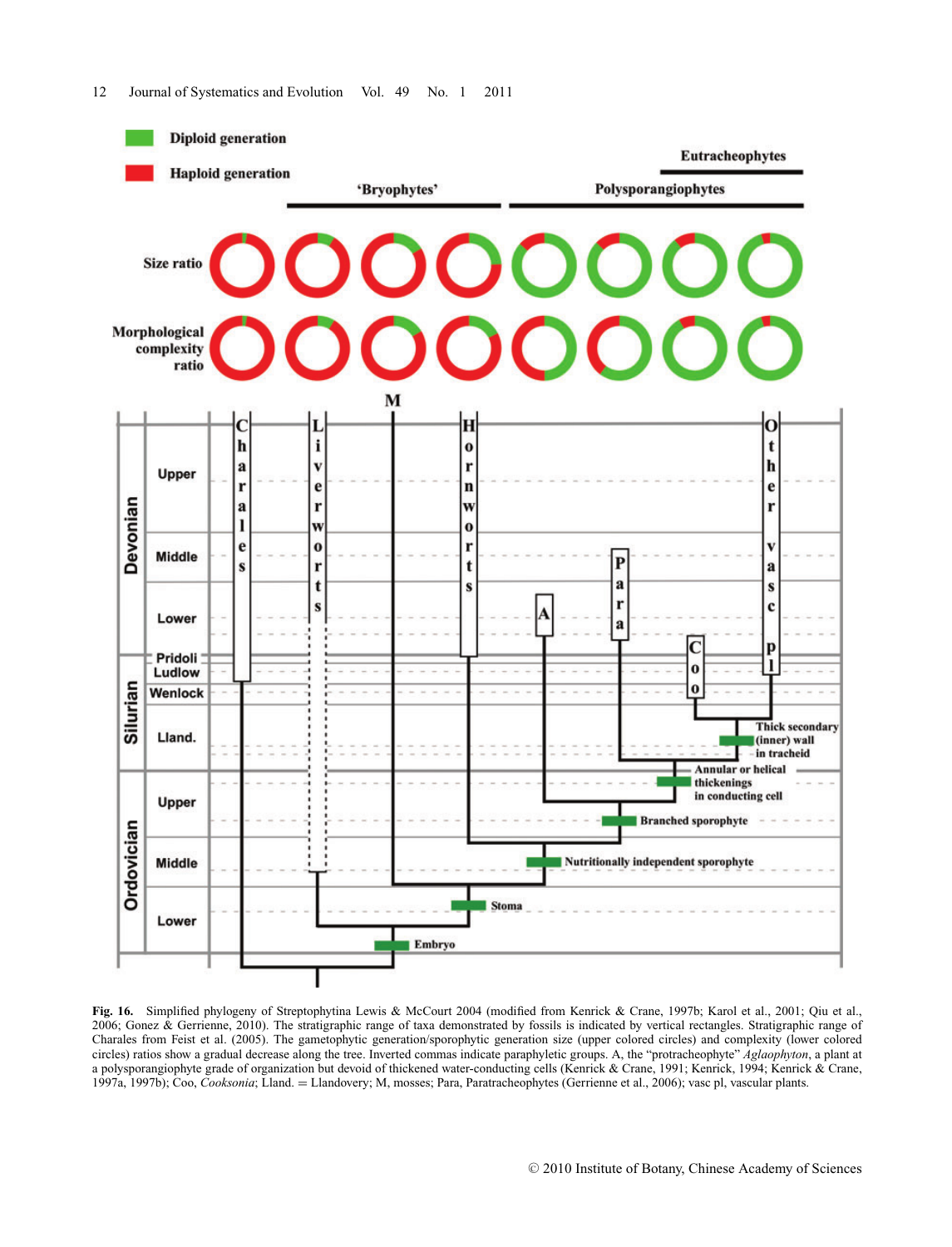not present in later bryophytes or tracheophytes (Edwards et al., 2003). Similarly, the Ordovician trilete spore assemblages of Steemans et al. (2009) might also represent a glimpse at a past biodiversity encompassing plants with grades of organisation intermediate between bryophytes and tracheophytes. Further research should aim at discovering and describing those transitional organisms, which should enable us to better understand and evaluate the evolution of life cycles in polysporangiophytes.

**Acknowledgements** Philippe GERRIENNE is deeply grateful to Yin-Long QIU for his invitation to give a lecture at the 2009 Botany and Mycology meeting (25–29 July, 2009; Snowbird, UT, USA). We thank Dr. M.-A. C. RODRIGUES, Dr. E. PEREIRA, and Dr. S. BERGAMASCHI from Rio de Janeiro State University for having given access to the *Cooksonia* material and for their help during fieldwork. We also thank Cyrille PRESTIANNI for his helpful comments. Philippe GER-RIENNE is a Fonds de la Recherche Scientifique–FNRS Research Associate. Paul GONEZ holds a Fonds pour la Formation à la Recherche dans l'Industrie et dans l'Agriculture grant.

#### **References**

- Adl MS, Simpson AGB, Farmer MA, Andersen RA, Anderson OR, Barta J, Bowser SS, Brugerolle G, Fensome RA, Fredericq S, James TY, Karpov S, Kugrens P, Krug J, Lane C, Lewis LA, Lodge J, Lynn DH, Mann DG, McCourt RM, Mendoza L, Moestrup Ø, Mozley-Standridge SE, Nerad TA, Shearer CA, Smirnov AV, Spiegel F, Taylor FJR. 2005. The new higher level classification of eukaryotes with emphasis on the taxonomy of protists. The Journal of Eukaryotic Microbiology 52: 399–451.
- Algeo TJ, Scheckler SE, Maynard JB. 2001. Effects of Middle to Late Devonian spread of vascular land plants on weathering regimes, marine biotas, and global climate. In: Gensel PG, Edwards D eds. Plants invade the land: Evolutionary and environmental perspectives. New York: Columbia University Press. 213–236.
- Andrews HN. 1960. Note on Belgian specimens of *Sporogonites*. The Palaeobotanist 7: 85–89.
- Barghoorn ES, Darrah WC. 1938. *Horneophyton,* a necessary change of name for *Hornea*. Harvard University Botanical Museum Leaflets 6: 142–144.
- Becker B, Marin B. 2009. Streptophyte algae and the origin of embryophytes. Annals of Botany 103: 999–1004.
- Beerling DJ. 2005. Leaf evolution: Gases, genes and geochemistry. Annals of Botany 96: 345–352.
- Beerling DJ, Berner R. 2005. Feedbacks and the coevolution of plants and atmospheric  $CO<sub>2</sub>$ . Proceedings of the National Academy of Sciences USA 102: 1302–1305.

Bennici A. 2008. Origin and early evolution of land plants:

 $© 2010 Institute of Botany, Chinese Academy of Sciences$ 

Problems and considerations. Communicative & Integrative Biology 1: 212–218.

- Berner R. 1997. The rise of plants and their effect on weathering and atmospheric  $CO<sub>2</sub>$ . Science 276: 544–546.
- Berner R. 2001. The effect of the rise of land plants on atmospheric  $CO<sub>2</sub>$  during the Paleozoic. In: Gensel PG, Edwards D eds. Plants invade the land: Evolutionary and environmental approaches. New York: Columbia University Press. 173–178.
- Bower FO. 1890. On antithetic as distinct from homologous alternation of generations in plants. Annals of Botany 4: 347– 370.
- Bower FO. 1908. The origin of land flora: A theory based upon the facts of alternation. London: MacMillan & Co.
- Bower FO. 1935. Primitive land plants, also known as the archegoniatae. London: MacMillan & Co.
- Boyce CK, Cody GD, Fogel ML, Hazen RM, Alexander CMOD, Knoll AH. 2003. Chemical evidence for cell lignification and the evolution of tracheids in Early Devonian plants. International Journal of Plant Sciences 164: 691– 702.
- Boyce KC. 2008. How green was *Cooksonia*? The importance of size in understanding the early evolution of physiology in the vascular plant lineage. Paleobiology 34: 179–194.
- Boyce KC. 2010. The evolution of plant development in a paleontological context. Current Opinion in Plant Biology 13: 102–107.
- Celakovsky L. 1874. Ueber die verschiedenen Formen und die Bedeutung des Generationwechsels der Pflanzen. Sitzungsberichte der koeniglichen Boehmischen Gesellschaft der Wissenschaften in Prague 2: 21–61.
- Davies NS, Gibling MR. 2010. Cambrian to Devonian evolution of alluvial systems: The sedimentological impact of the earliest land plants. Earth-Science Reviews 98: 171–200.
- Delwiche CF, Graham LE, Thomson N. 1989. Lignin-like compounds and sporopollenin in *Coleochaete*, an algal model for land plant ancestry. Science 245: 399–401.
- Edwards D. 2003. Xylem in early tracheophytes. Plant, Cell and Environment 26: 57–72.
- Edwards D. 2004. Embryophytic sporophytes in the Rhynie and Windyfield cherts. Transactions of the Royal Society of Edinburgh: Earth Sciences 94: 397–410.
- Edwards D, Feehan J. 1980. Record of *Cooksonia*-type sporangia from late Wenlock strata in Ireland. Nature 287: 41–42.
- Edwards D, Axe L, Duckett JG. 2003. Diversity in conducting cells in early land plants and comparisons with extant bryophytes. Botanical Journal of the Linnean Society 141: 297–347.
- Edwards D, Davies KL, Axe L. 1992. A vascular conducting strand in the early land plant *Cooksonia*. Nature 357: 683– 685.
- Edwards DS. 1980. Evidence for the sporophyte status of the Lower Devonian plant *Rhynia gwynne-vaughnii* Kidston and Lang. Review of Palaeobotany and Palynology 29: 177–188.
- Edwards DS. 1986. *Aglaophyton major*, a non-vascular landplant from the Devonian Rhynie chert. Botanical Journal of the Linnean Society 93: 173–204.
- El-Saadawy WE-S, Lacey WS. 1979. Observations on Nothia aphylla Lyon ex Høeg. Review of Palaeobotany and Palynology 27: 119–147.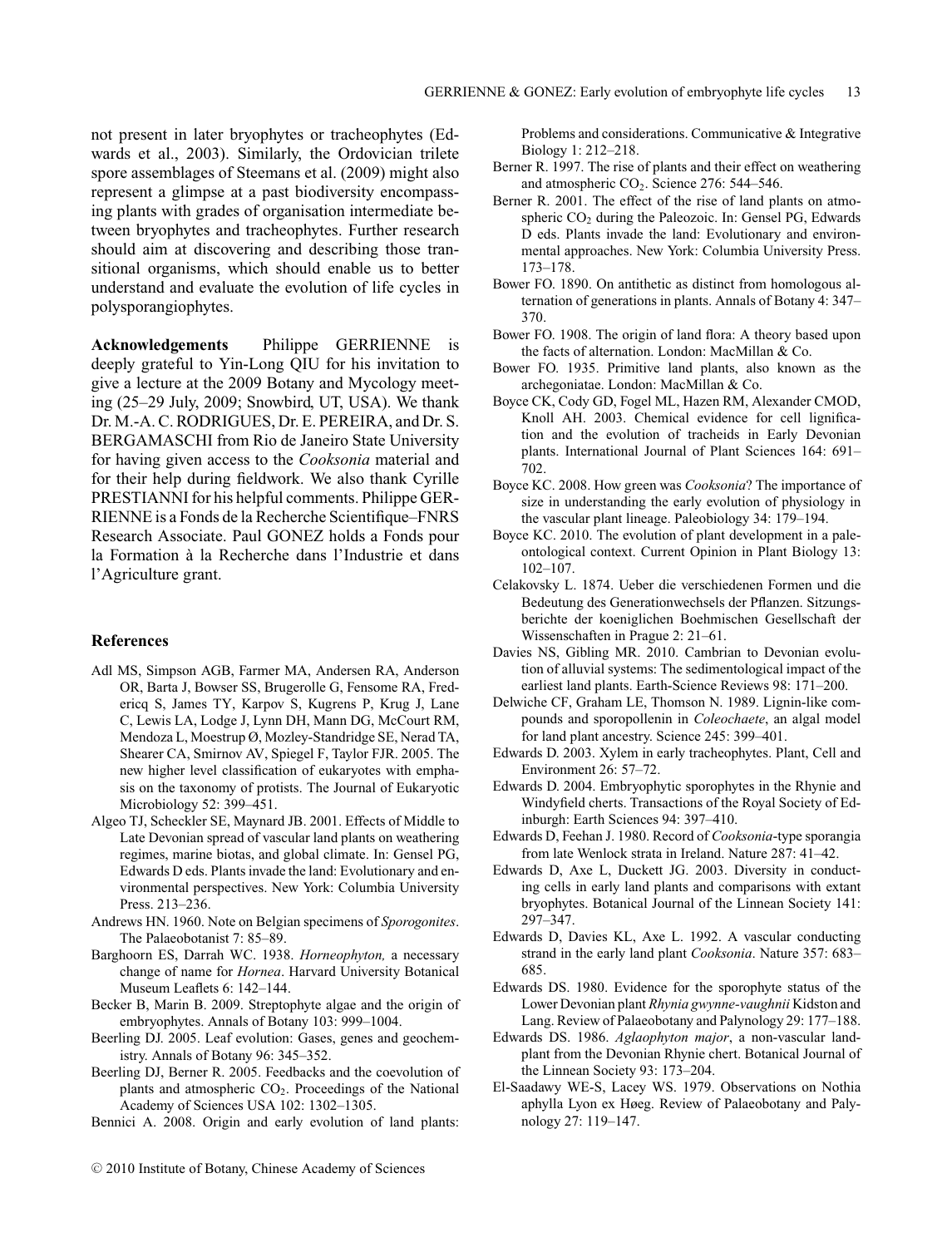- 14 Journal of Systematics and Evolution Vol. 49 No. 1 2011
- Feist M, Liu J, Tafforeau P. 2005. New insights into Paleozoic charophyte morphology and phylogeny. American Journal of Botany 92: 1152–1160.
- Gensel PG. 2008. The earliest land plants. Annual Review of Ecology, Evolution, and Systematics 39: 459–477.
- Gerrienne P, Meyer-Berthaud B. 2007. The proto-ovule *Runcaria heinzelinii* Stockmans 1968 emend. Gerrienne et al., 2004 (mid-Givetian, Belgium): Concept and epitypification. Review of Palaeobotany and Palynology 145: 321– 323.
- Gerrienne P, Bergamaschi S, Pereira E, Rodrigues MAC, Steemans P. 2001. An Early Devonian flora, including *Cooksonia*, from the Paraná Basin (Brazil). Review of Palaeobotany and Palynology 116: 19–38.
- Gerrienne P, Dilcher DL, Bergamaschi S, Milagres I, Pereira E, Rodrigues MAC. 2006. An exceptional specimen of the early land plant *Cooksonia paranensis*, and a hypothesis on the life cycle of earliest Eutracheophytes. Review of Palaeobotany and Palynology 142: 123–130.
- Gerrienne P, Meyer-Berthaud B, Fairon-Demaret M, Streel M, Steemans P. 2004. *Runcaria*, a Middle Devonian seed plant precursor. Science 306: 856–858.
- Gerrienne P, Meyer-Berthaud B, Lardeux H, Régnault S. 2010. First record of *Rellimia* Leclercq & Bonamo (Aneurophytales) from Gondwana, with comments on the earliest lignophytes. In: Vecoli M, Clément G, Meyer-Berthaud B eds. The terrestrialization process: Modelling complex interactions at the biosphere–geosphere interface. London: The Geological Society of London Special Publications 339: 81– 92.
- Gonez P, Gerrienne P. 2010. A new definition and a lectotypification of the genus *Cooksonia* Lang 1937. International Journal of Plant Sciences 171: 199–215.
- Graham LE. 1993. Origin of land plants. New York: John Wiley & Sons.
- Graham LE, Kodner RB, Fisher MM, Graham JM, Wilcox LW, Hackney JM, Obst J, Bilkey PC, Hanson DT, Cook ME. 2004. Early land plant adaptations to terrestrial stress: A focus on phenolics. In: Hemsley AR, Poole I eds. The evolution of plant physiology. From whole plants to ecosystems. London: Elsevier Academic Press. 155–169.
- Graham LE, Wilcox LW. 2000. The origin of alternation of generations in land plants: a focus on matrotrophy and hexose transport. Philosophical Transactions of the Royal Society of London B: Biological Sciences 355: 755–767.
- Haeckel E. 1866. Generelle Morphologie der Organismen: Allgemeine Grundzuge der organischen Formen-Wissenschaft, mechanisch begrundet durch die von Charles Darwin reformirte Descendez-Theorie. Berlin: Georg Riemer.
- Haig D. 2008. Homologous versus antithetic alternation of generations and the origin of sporophytes. The Botanical Review 74: 395–418.
- Halle TG. 1916. A fossil sporogonium from the Lower Devonian of Röragen in Norway. Botaniska Notiser 1916: 79-81.
- Hofmeister W. 1862. On the germination, development, and fructification of the higher Cryptogamia, and on the fructification of the Coniferæ. Piccadilly: Robert Hardwicke.
- Karol KS, McCourt RM, Cimino MT, Delwiche CF. 2001. The closest living relatives of land plants. Science 294: 2351– 2353.
- Kenrick P. 1994. Alternation of generations in land plants: New phylogenetic and palaeobotanical evidence. Biological Reviews 69: 293–330.
- Kenrick P. 2000. The relationships of vascular plants. Philosophical Transactions of the Royal Society of London B: Biological Sciences 355: 847–855.
- Kenrick P, Crane PR. 1991. Water-conducting cells in early fossil land plants: Implications for the early evolution of tracheophytes. Botanical Gazette 152: 335–356.
- Kenrick P, Crane PR. 1997a. The origin and early evolution of plants on land. Nature 389: 33–39.
- Kenrick P, Crane PR. 1997b. The origin and early diversification of land plants. Washington: Smithsonian Institution Press.
- Kenrick P, Remy W, Crane PR. 1991. The structure of water conducting cells in the enigmatic early land plants *Stockmansella langii* Fairon-Demaret, *Huvenia kleui* Hass et Remy and *Sciadophyton* sp. Remy et al. 1980. Argumenta Palaeobotonica 8: 179–191.
- Kerp H, Trewin NH, Haas H. 2004. New gametophytes from the Early Devonian Rhynie chert. Transactions of the Royal Society of Edinburgh: Earth Sciences 94: 411–428.
- Kidston R, Lang WH. 1917. On Old Red Sandstone plants showing structure from the Rhynie chert bed, Aberdeenshire. Part I. *Rhynia gwynne-vaughanii*, Kidston and Lang. Transactions of the Royal Society of Edinburgh 5: 761– 784.
- Kidston R, Lang WH. 1920. On Old Red Sandstone plants showing structure, from the Rhynie chert bed, Aberdeenshire. Part II. Additional notes on *Rhynia gwynne-vaughani* Kidston and Lang; with descriptions of *Rhynia major*, n.sp., and *Hornia lignieri*, n.g., n.sp. Transactions of the Royal Society of Edinburgh 52: 603–627.
- Kräusel R, Weyland H. 1930. Die Flora des Deutschen Unterdevons. Abhandlungen der Preussischen Geologischen Landesmuseum NF 131: 5–90.
- Lewis LA, McCourt RM. 2004. Green algae and the origin of land plants. American Journal of Botany 91: 1535–1556.
- McManus HA, Qiu Y-L. 2008. Life cycles in major lineages of photosynthetic eukaryotes, with a special reference to the origin of land plants. Fieldiana Botany 47: 17–33.
- Meyer-Berthaud B, Decombeix A-L. 2009. L'évolution des premiers arbres: Les stratégies dévoniennes. Comptes-rendus Palevol 8: 155–165.
- Meyer-Berthaud B, Soria A, Decombeix A-L. 2010. The land plant cover in the Devonian: A reassessment of the evolution of the tree habit. In: Vecoli M, Clément G, Meyer-Berthaud B eds. The terrestrialization process: Modelling complex interactions at the biosphere–geosphere interface. London: The Geological Society of London Special Publications 339: 59–70.
- Niklas KJ, Kutschera U. 2009a. The evolutionary development of plant body plans. Functional Plant Biology 36: 682– 695.
- Niklas KJ, Kutschera U. 2009b. The evolution of the land plant life cycle. New Phytologist 185: 27–41.
- Osborne CP, Chaloner WG, Beerling DJ. 2004. Falling atmospheric  $CO_2$  – the key to megaphyll leaf origins. In: Hemsley AR, Poole I eds. The evolution of plant physiology. From whole plants to ecosystems. London: Elsevier Academic Press. 197–215.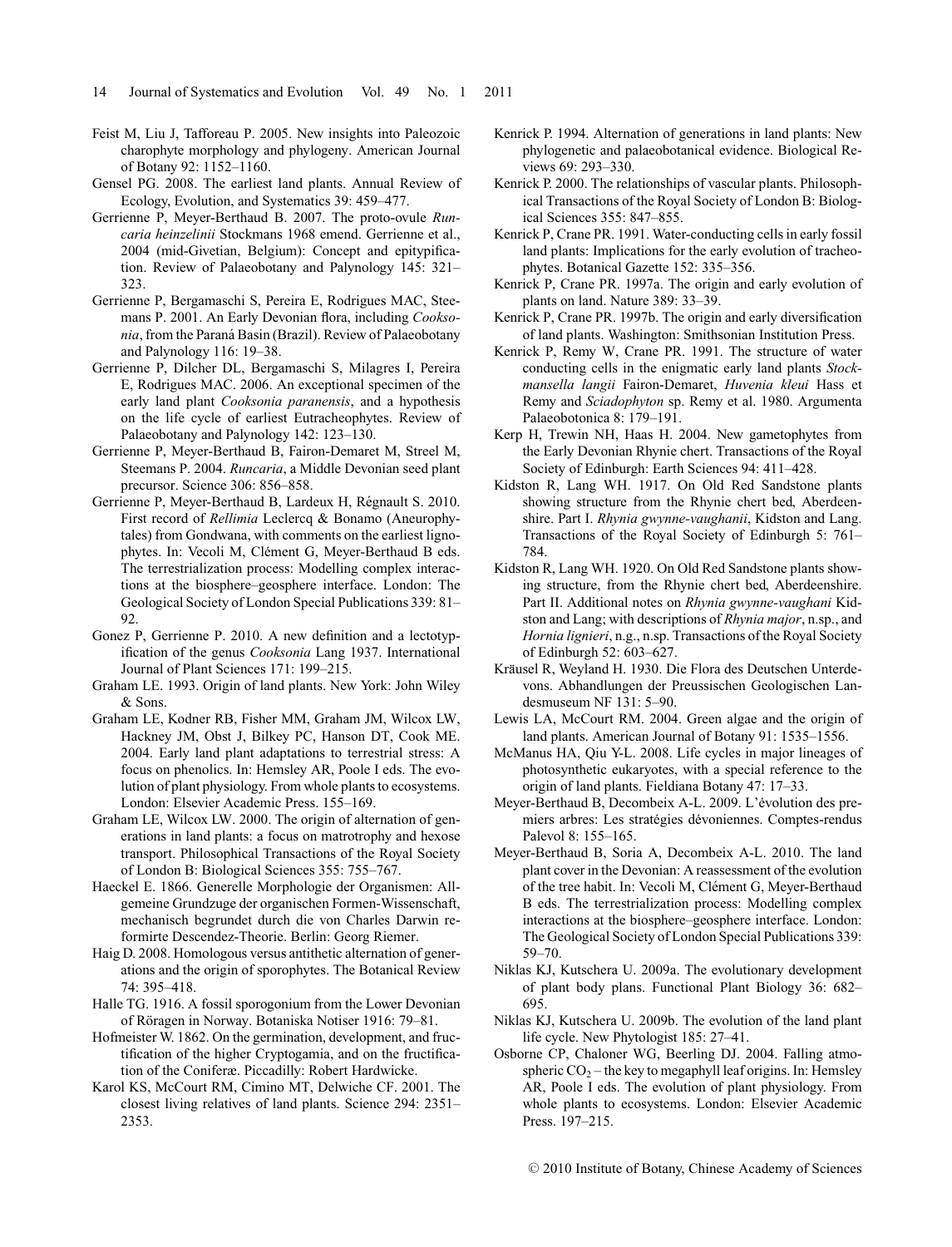- Poli D, Jacobs M, Cooke TJ. 2003. Auxin regulation of axial growth in bryophyte sporophytes: Its potential significance for the evolution of early land plants. American Journal of Botany 90: 1405–1415.
- Prestianni C. 2005. Early diversification of seeds and seed-like structures. In: Steemans P, Javaux E eds. Pre-Cambrian to Palaeozoic Palaeopalynology and Palaeobotany. Carnets de Géologie / Notebooks on Geology, Brest, Memoir 2005/02, Abstract 06.
- Prestianni C, Gerrienne P. 2010. Early seed plant radiation: An ecological hypothesis. In: Vecoli M, Clément G, Meyer-Berthaud B eds. The terrestrialization process: Modelling complex interactions at the biosphere-geosphere interface. London: The Geological Society of London Special Publications 339: 71–80.
- Pringsheim N. 1876. Über den Generationswechsel der Thallophyten und seinen Anschluss an den Generationswechsel der Moose. Monatsberichte der königlich Preussischen Akademie der Wissenschaften zu Berlin 1876: 869–911.
- Qiu Y-L. 2008. Phylogeny and evolution of charophytic algae and land plants. Journal of Systematics and Evolution 46: 287–306.
- Qiu Y-L, Cho YR, Cox JC, Palmer JD. 1998. The gain of three mitochondrial introns identifies liverworts as the earliest land plants. Nature 394: 671–674.
- Qiu Y-L, Li LB, Wang B, Chen ZD, Dombrovska O, Lee J, Kent L, Li RQ, Jobson RW, Hendry TA, Taylor DW, Testa CM, Ambros M. 2007. A nonflowering land plant phylogeny inferred from nucleotide sequences of seven chloroplast, mitochondrial, and nuclear genes. International Journal of Plant Sciences 168: 691–708.
- Qiu Y-L, Li L, Wang B, Chen ZD, Knoop V, Groth-Malonek M, Dombrovska O, Lee J, Kent L, Rest J, Estabrook GF, Hendry TA, Taylor DW, Testa CM, Ambros M, Crandall-Stotler B, Duff RJ, Stech M, Frey W, Quandt D, Davis CC. 2006. The deepest divergences in land plants inferred from phylogenomic evidence. Proceedings of the National Academy of Sciences USA 103: 15511–15516.
- Remy W, Hass H. 1991a. *Kidstonophyton discoides* nov. gen. nov. spec., ein Gametophyt aus dem Chert von Rhynie (Unterdevon, Schottland). Argumenta Palaeobotanica 8: 29–45.
- Remy W, Hass H. 1991b. *Langiophyton mackiei* nov. gen., nov. spec., ein Gametophyt mit Archegoniophoren aus dem Chert von Rhynie (Unterdevon Schottland). Argumenta Palaeobotanica 8: 69–117.
- Remy W, Hass H. 1991c. Gametophyten und Sporophyten im Unterdevon—Fakten und Spekulationen. Argumenta Palaeobotanica 8: 193–223.
- Remy W, Hass H. 1996. New information on gametophytes and sporophytes of *Aglaophyton major* and inferences about possible environmental adaptations. Review of Palaeobotany and Palynology 90: 175–193.
- Remy W, Remy R. 1980a. Devonian gametophytes with anatomically preserved gametangia. Science 208: 295–296.
- Remy W, Remy R. 1980b. *Lyonophyton rhyniensis* n. gen. et nov. spec., ein Gametophyt aus dem Chert von Rhynie (Unterdevon, Schottland). Argumenta Palaeobotanica 6: 37–72.
- Remy W, Gensel PG, Hass H. 1993. The gametophyte generation of some Early Devonian plants. International Journal of Plant Sciences 154: 35–58.
- Remy W, Remy R, Haas H, Schultka S, Franzmeyer F. 1980. *Sciadophyton* Steinmann – ein Gametophyt aus dem Siegen.). Argumenta Palaeobotanica 6: 73–94.
- Remy W, Schultka S, Hass H. 1991. *Calyculiphyton blanai*, nov. gen., nov. spec., ein Gametophyt aus dem Ems. Argumenta Palaeobotanica 8: 119–140.
- Rothwell GW, Serbet R. 1992. Pollination biology of *Elkinsia polymorpha*, implications for the origin of gymnosperms. Courier Forschungsinstitut Senckenberg 147: 225– 231.
- Rubinstein CV, Gerrienne P, de la Puente GS, Astini RA, Steemans P. 2010. Early Middle Ordovician evidence for land plants in Argentina (eastern Gondwana). New Phytologist 188: 365–369.
- Scheckler SE, Snigirevskaya NS, Hill SA. 1997. Endosporic gametophytes of the heterosporous Late Devonian (Famennian) progymnosperm *Archaeopteris archetypus* (= *A. obtusa*). American Journal of Botany 84: 141.
- Schultka S. 2003. *Cooksonia* Zur Morphologie einer frühen Landpflanze aus dem Unterdevon der Eifel. Courier Forschunginstitut. Senckenberg 241: 7–17.
- Schuster RM. 1966. The Hepaticae and Anthocerotae of North Amercia, east of the hundredth meridian, vol. 1. New York: Columbia University Press.
- Schweitzer H-J. 1983. Der Generationwechsel der Psilophyten. Berichte der Deutschen Botanischen Gesellschaft 96: 483– 496.
- Schweitzer H-J. 1987. Introduction to the plant bearing beds and the flora of the Lower Devonian of the Rhineland. Bönner Paläobotanische Mitteilugen 13: 1–94.
- Scott DH. 1895. Nathanael Pringsheim. Nature 51: 399– 402.
- Steemans P, le Hérissé A, Melvin J, Miller MA, Paris F, Verniers J, Wellman C. 2009. Origin and radiation of the earliest vascular land plants. Science 324: 353.
- Steemans P, Lepot K, Marshall CP, Le Hérissé A, Javaux EJ. 2010. FTIR characterisation of the chemical composition of Silurian miospores (cryptospores and trilete spores) from Gotland, Sweden [online]. Review of Palaeobotany and Palynology. DOI: 10.1016/j.revpalbo.2010.07.006. Available from www.sciencedirect.com [accessed 25 September 2010].
- Stockmans F. 1940. Végétaux éodévoniens de la Belgique. Mémoires du Musée Royal d'Histoire naturelle de Belgique  $93 \cdot 1 - 90$
- Strother PK. 2010. Thalloid carbonaceous incrustations and the asynchronous evolution of embryophyte characters during the Early Paleozoic. International Journal of Coal Geology 83: 154–161.
- Strother PK, Al-Hajri S, Traverse A. 1996. New evidence for land plants from the lower Middle Ordovician of Saudi Arabia. Geology 24: 55–58.
- Taylor TN, Kerp H, Haas H. 2005. Life history biology of early land plants: Deciphering the gametophyte phase. Proceedings of the National Academy of Sciences USA 102: 5892– 5897.
- Taylor WA, Strother PK. 2009. Ultrastructure, morphology, and topology of Cambrian palynomorphs from the Lone Rock Formation, Wisconsin, USA. Review of Palaeobotany and Palynology 153: 296–309.